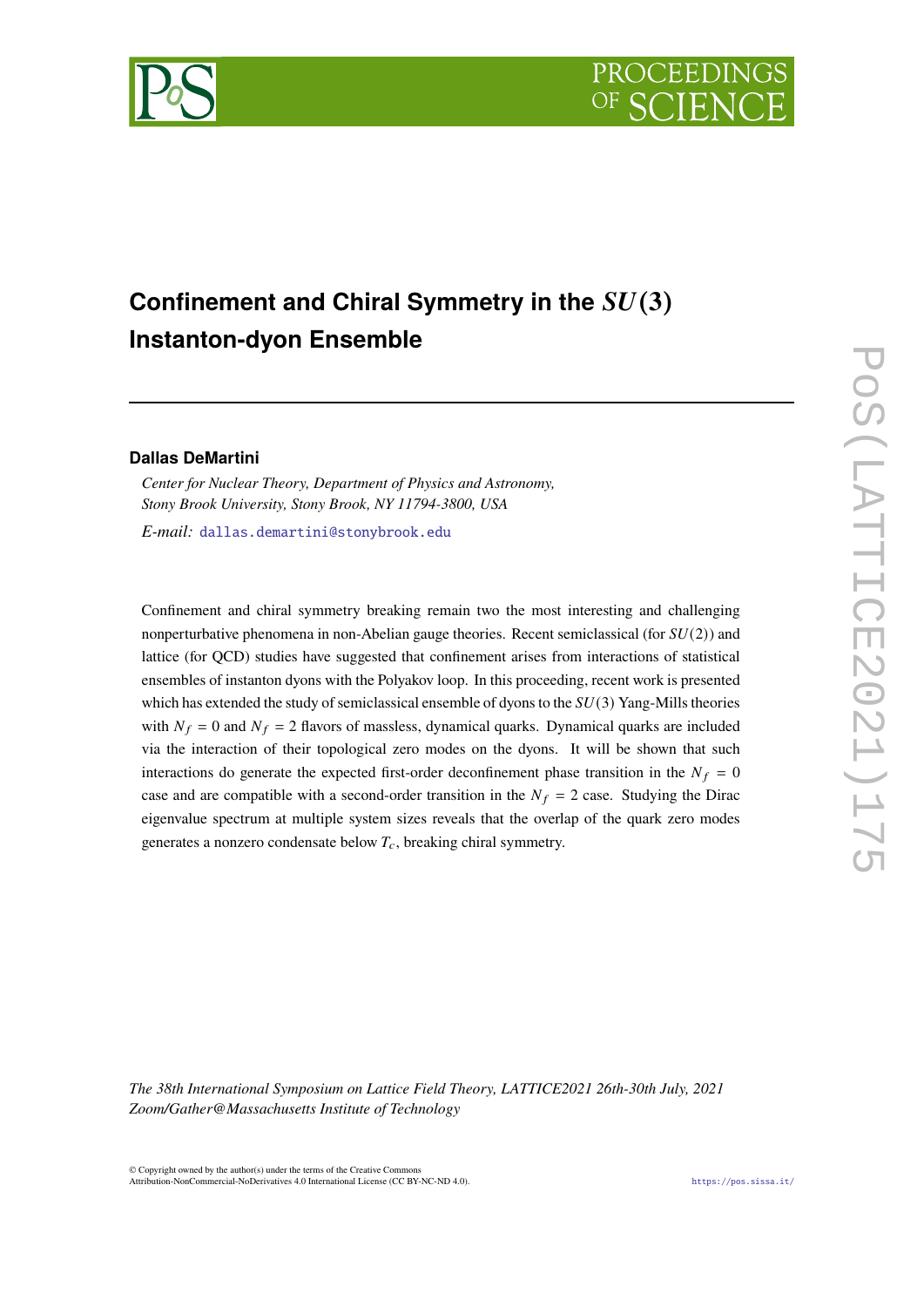## **1. Introduction**

This talk was based on the work in Refs. [\[1,](#page-8-0) [2\]](#page-8-1). In this work it is shown how a semiclassical model of the dyons can generate both confinement (for both  $N_f = 0, 2$ ) and chiral symmetry breaking (for only  $N_f = 2$ ). Monte-Carlo simulations are performed with  $O(100)$  dyons and antidyons, minimizing the free energy and determining the physical properties of the ensemble over a range of temperatures near  $T_c$ . While these phase transitions are well documented on the lattice, this work provides insight into the mechanisms that drive them by considering only a small fraction of the total degrees of freedom found in lattice simulations.

The dyons are dependent on the Polyakov loop which is the order parameter of the deconfinement phase transition, and drive the system to the confining phase via their nonperturbative interactions, which for high enough densities overcome the (deconfinement-favoring) perturbative interactions of thermal gluons. Additionally, dyons support topological quark zero modes. The overlap of these zero modes generates a spectrum of near-zero eigenvalues of the Dirac operator which gives rise to a nonzero quark condensate below some  $T_c$  and a nonzero eigenvalue gap above. The behavior of this spectrum has nontrivial volume dependence, so ensembles of different sizes are studied in order to extrapolate to the thermodynamic limit.

## **2. Instanton Dyons, Holonomy, and the Interactions**

#### **2.1 Dyons and holonomy**

The instanton dyons (also known as instanton monopoles), discovered by Kraan, van Baal, Lee, and Lu [\[3,](#page-8-2) [4\]](#page-8-3), are the constituent topological objects of the instanton that emerge when generalized to the case of a nonzero vacuum expectation value (VEV) of the Euclidean time component of the gauge field  $\langle A_4^3 \rangle \neq 0$ , also known as a nontrivial holonomy. In the  $SU(3)$  theories considered here, there are three types of dyons  $M_1$ ,  $M_2$ , and L, as well as corresponding antidyons, making for six species in total. The VEV of one component of the gauge field defines the holonomy  $\nu$  via  $\langle A_4 \rangle = 2\pi T v$ , which defines the dyons actions and sizes. The holonomy is related to the Polyakov loop by

$$
\langle P \rangle = \frac{1}{3} + \frac{2}{3} \cos(2\pi \nu). \tag{1}
$$

The (anti)dyons are both electrically- and magnetically-charged objects with (anti)self-dual fields. They also carry a fraction of the instanton action  $S_0 = 8\pi^2/g^2$  and topological charge  $Q = \pm 1$ , proportional to their individual holonomies,  $\nu_{M1} = \nu_{M2} = \nu$ , and  $\nu_L = 1 - 2\nu$ . The semiclassical description of the dyons is reliant on the fact that the individual dyon actions  $S_i = S_0 v_i$  are ∼ 3 − 4 in the temperature range of interest.

The central aim of this work was to then compute the free energy of an interacting ensemble of dyons over a range of parameters (temperature T, holonomy  $\nu$ , and both dyon densities  $n_M$ ,  $n_L$ ) and determine the parameters that minimize it for each temperature. The free energy density computed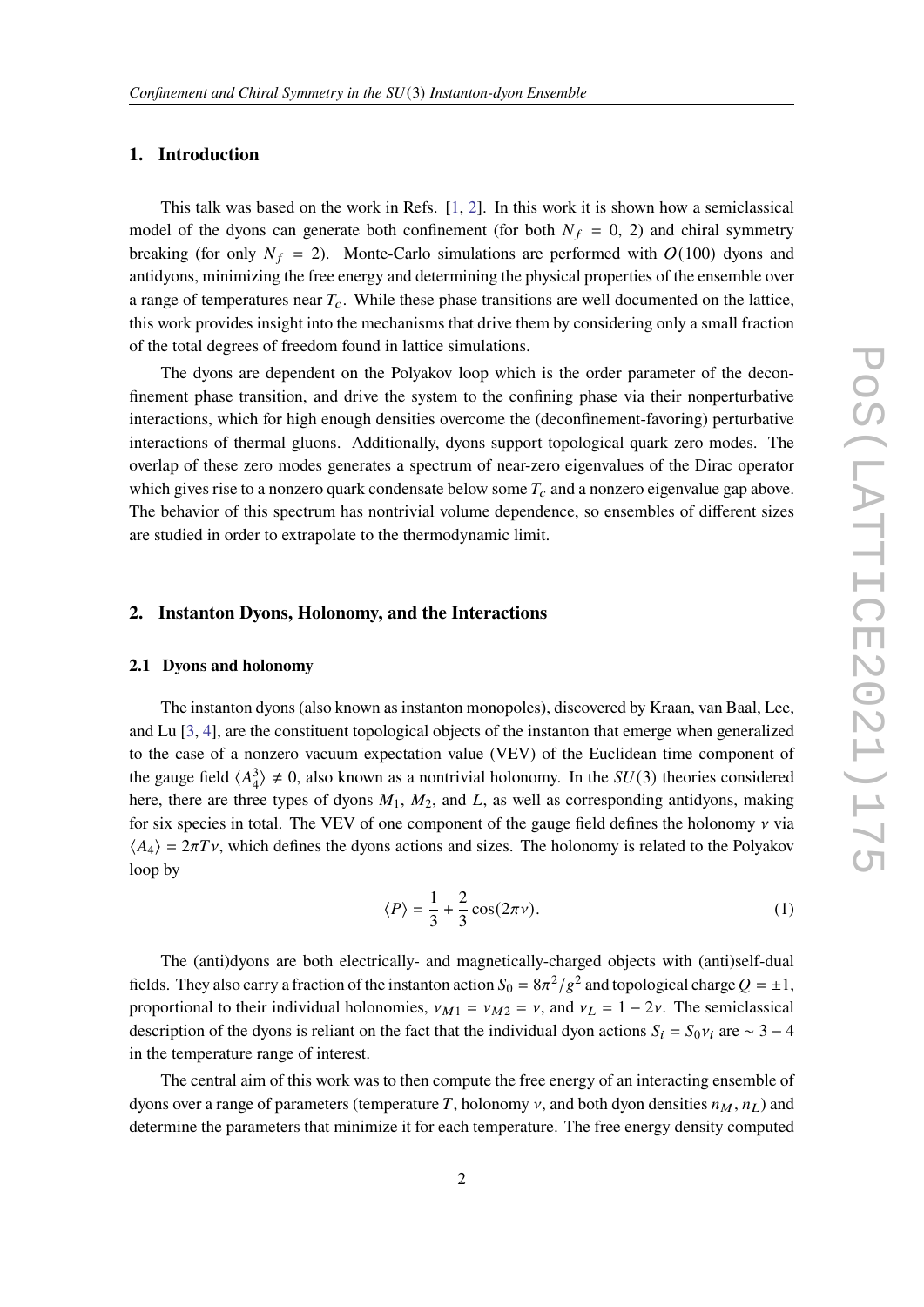was given by

$$
f(T, \nu, n_M, n_L) = -N_f \frac{4\pi^2}{3} (2\nu^4 - \nu^2) + \frac{4\pi^2}{3} (2(\nu(1 - \nu))^2 + (2\nu(1 - 2\nu))^2)
$$
  

$$
-4n_M \ln \left[ \frac{d_\nu e}{n_M} \right] - 2n_L \ln \left[ \frac{d_{1-2\nu}e}{n_L} \right] + \frac{\ln(8\pi^3 N_M^2 N_L)}{\tilde{V}_3} + \Delta f.
$$
 (2)

The first two terms are the perturbative holonomy potentials of the thermal quarks and gluons, respectively. The next three terms come from the dyon entropy, expanded to three terms with Sterling's approximation, where  $d<sub>v</sub>$  is the quantum weight of a dyon with holonomy  $v$  [\[5\]](#page-8-4). The last term,  $\Delta f$ , is the free energy density contribution from the dyon interactions. It is the portion computed via Monte-Carlo integration over the dyons' collective coordinates.

The interaction-induced free energy is computed by standard integration over a dummy parameter

$$
\Delta F = \int_0^1 \langle \Delta S(\lambda) \rangle d\lambda. \tag{3}
$$

Integration over  $\lambda$  is done in 10 equal steps with  $\lambda = 0.1, ...$  1. For every set of input parameters, 2000 configurations are sampled and averaged over at each value of  $\lambda$ . Each simulation is performed in a 3D box surrounded by 26 image boxes to enforce periodic boundary conditions. The interactions are broken into three conceptually-distinct parts: the classical-level binary interactions  $\Delta S_{class}$ , the interactions from the one-loop correction to the metric G for dyons and  $\bar{G}$  for antidyons, and the interactions from the fermionic determinant  $\hat{T}$ ,

$$
\Delta S = \Delta S_{class} - \ln(\det G \det \bar{G}) - N_f \ln(\det \hat{T}). \tag{4}
$$

## **2.2 Dyon interactions**

The instanton being a minimum of the action means that its constituent dyons do not experience a classical-level interaction with each other. Dyons and antidyons do however experience classical interactions with a parameterized form

$$
\Delta S_{class}^{d\bar{d}} = -\frac{S_0 C_{d\bar{d}}}{2\pi} \left(\frac{1}{rT} - 2.75\pi \sqrt{\nu_i \nu_j} e^{-1.408\pi \sqrt{\nu_i \nu_j} rT}\right),\tag{5}
$$

where  $C_{d\bar{d}}$  is a coefficient with value 2 for pairs of the same type and  $-1$  for pairs of different types. These interactions are used for distances greater than the core size  $r_0 = x_0/(2\pi\nu T)$ . Dyons pairs of the same type (regardless of duality) experience a repulsive core at short ranges. While the core potential has not been studied in detail, it is reasonably described by

$$
\Delta S_{class}^{core} = \frac{v_i V_0}{1 + e^{2\pi v_i T(r - r_0)}}.
$$
\n<sup>(6)</sup>

Additionally, the dyons experience an effective potential from the fluctuation determinant of the instanton. This effect leads to the so-called Diakonov determinant of the metric of the space of dyons' collective variables

$$
G_{im,jn} = \delta_{ij}\delta_{mn}(4\pi\nu_m - \sum_{k\neq i} \frac{2}{T|r_{i,m} - r_{k,m}|} + \sum_k \frac{1}{T|r_{i,m} - r_{k,p\neq m}|}) + \frac{2\delta_{mn}}{T|r_{i,m} - r_{j,n}|} - \frac{1 - \delta_{mn}}{T|r_{i,m} - r_{j,n}|},
$$
\n(7)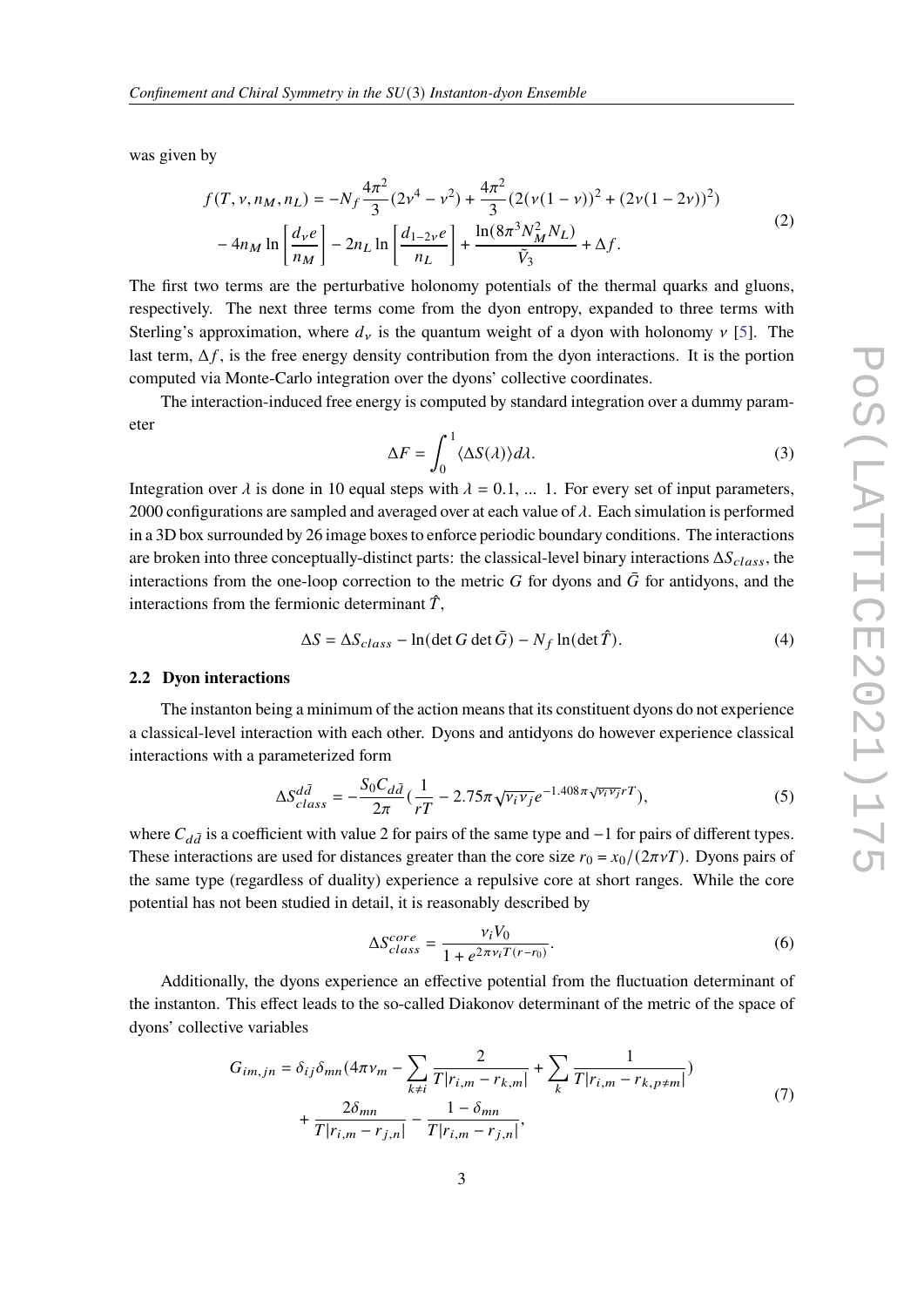where  $r_{i,m}$  is the position of the i'th dyon of type m. This metric only accounts for the selfdual dyons. An equivalent metric  $\bar{G}$  is used for the antidyons as well. All of the long range terms in the interactions are regulated by a Debye screening mass  $r \to r e^{M_D rT}$ . This mass, along with the core parameters  $V_0$  and  $x_0$  are not known from first principles and are instead phenomenological choices. The values of these parameters are different between the  $N_f = 0$  and  $N_f = 2$  cases (the theories have different runnings of the coupling and thus, different scales). In the absence of first-principles derivations, their values should be constrained to improve agreement with lattice information on the dyons, such as the dyon densities and correlations.

#### **2.3 Fermionic determinant**

Dynamical quarks are included via the fermionic determinant. The fermionic determinant is included in the dyon model by considering only the subspace spanned by the quark zero modes. This results in the so-called 'hopping matrix'  $\hat{T}$ . The hopping matrix has the simple form for massless quarks

$$
\hat{T} = \begin{pmatrix} 0 & T_{ij} \\ -T_{ji} & 0 \end{pmatrix},\tag{8}
$$

where  $T_{ij}$  is the overlap of the right-handed zero mode on L-dyon *i* and the left-handed zero mode on  $\bar{L}$ -antidyon *j*. This overlap element, in general, requires intricate numerical integration and is parameterized by

$$
T_{ij} = \bar{v}c' \exp(-\sqrt{11.2 + (\pi \bar{v}r)^2}).
$$
\n(9)

The fermionic determinant  $det(\hat{T})$  represents the set of diagrams of closed loops of quarks hopping between dyons and antidyons. When the determinant is dominated by short hopping loops involving just two dyons, the ensemble has only large eigenvalues and chiral symmetry is restored. When the ensemble is dense and there are collectivized modes involving many dyons, eigenvalues near zero appear breaking chiral symmetry. While not discussed in this talk, nonzero quark mass can be included by adding quark mass terms on the diagonals of the hopping matrix, giving rise to more loop diagrams.

## **3. Polyakov Loop and Confinement for**  $N_f = 0$ , 2

The dyon densities and average Polyakov loop of the ensembles are determined by the location of the free energy density minima. The dyon densities are sensitive to the breaking of center symmetry in the theories. In the pure gauge theory,  $\mathbb{Z}_3$  symmetry is restored in the confined phase, making all dyon densities equal as shown in Fig. [1.](#page-4-0) When quarks are included, this symmetry is broken at all temperatures, meaning that the dyons have unequal densities, even when their actions and sizes are all equal. In other words, the inclusion of the quark-induced potential between  $L$  and  $\overline{L}$  dyons suppresses their density.

The structure of the holonomy potential itself gives some insight into the physics near the phase transition. For the pure gauge theory, close to  $T_c$ , both above and below, two distinct free energy minima can be observed as in Fig. [2.](#page-4-1) One minima, which is the global minimum below  $T_c$  lies at the confining holonomy, while the other at a nonzero value of  $\langle P \rangle$ . In the two-flavor case, only one minimum is seen, with its location smoothly varying as a function of temperature.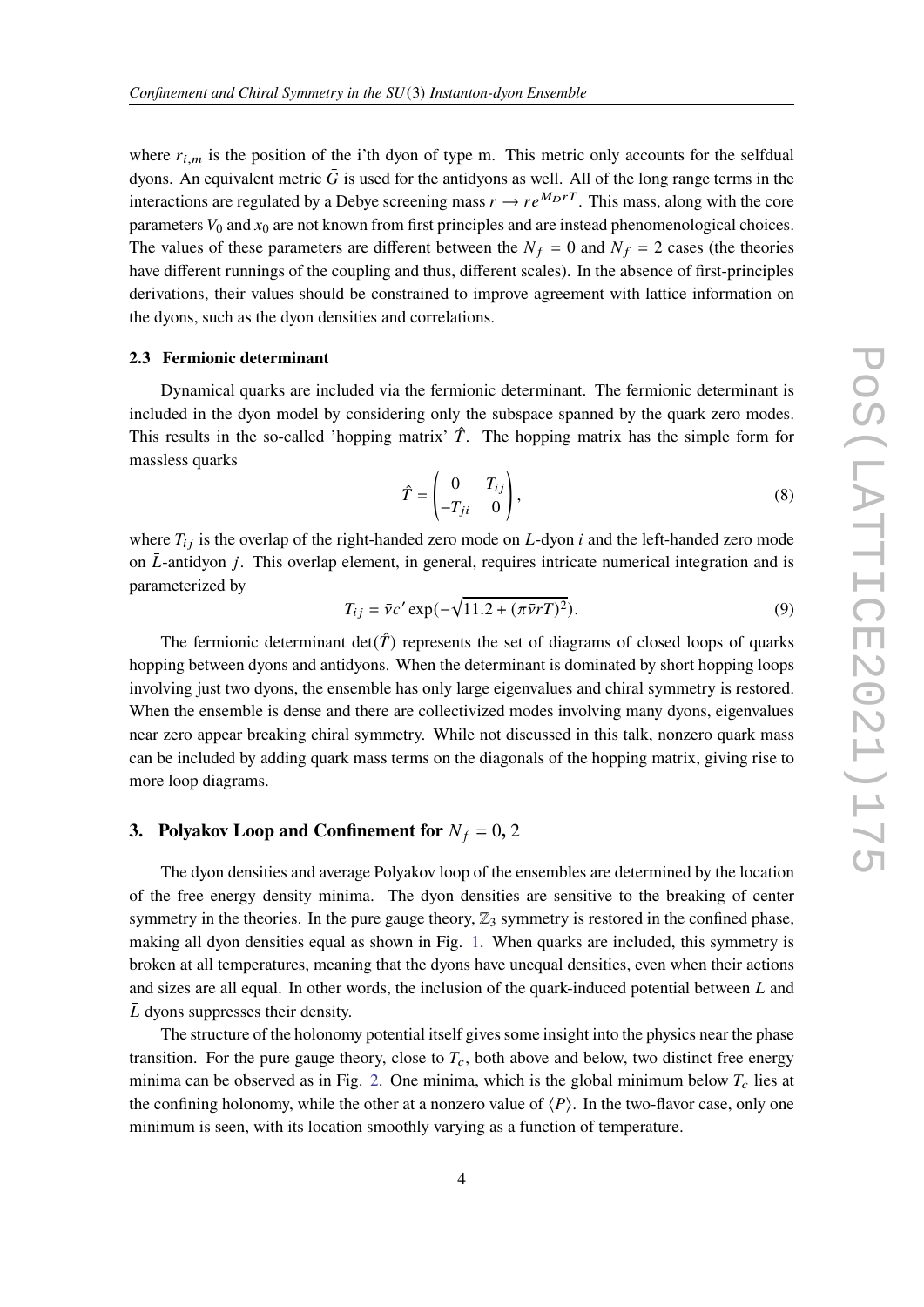<span id="page-4-0"></span>

<span id="page-4-1"></span>**Figure 1:** Dyon densities as functions of temperature for both  $N_f = 0$  (left) and  $N_f = 2$  (right).



**Figure 2:** Holonomy dependence of the minimum free energy density near the phase transition for  $N_f = 0$ .

In the pure  $SU(3)$  case, the dyons display the well-known first order deconfinement phase transition with the Polyakov loop jumping from 0 to  $\sim$  0.4 as seen on the lattice [\[6\]](#page-8-5). In the case with two flavors, the transition is now smooth. The free energy, and thus Polyakov loop, behave as 'energy-like' operators in the effective Hamiltonian near the phase transition. The deconfinement transition in the massless  $N_f = 2$  theory is expected to be a second-order transition belonging to the 3D  $O(4)$  universality class (or  $O(2)$  in the case of finite lattice spacing, as seen in e.g. Ref. [\[7\]](#page-8-6)).

To determine the deconfinement temperature  $T_{deconf}$ ,  $\langle P(T) \rangle$  is fit to the form

$$
\langle P(T) \rangle = \exp\left(-a_0 - t(a_1 + A|t|^{-\alpha})\right),\tag{10}
$$

where  $t = (T - T_{deconf})/T_{deconf}$  and  $\alpha = 2 - \beta(1 + \delta)$  is the hyperscaling variable with the values of the  $O(4)$  class  $\beta = 0.380$ ,  $\delta = 4.824$ , and  $\alpha = -0.2131$ . The dyon data shows reasonable agreement with the form expected in the  $O(4)$  universality class, suggesting a second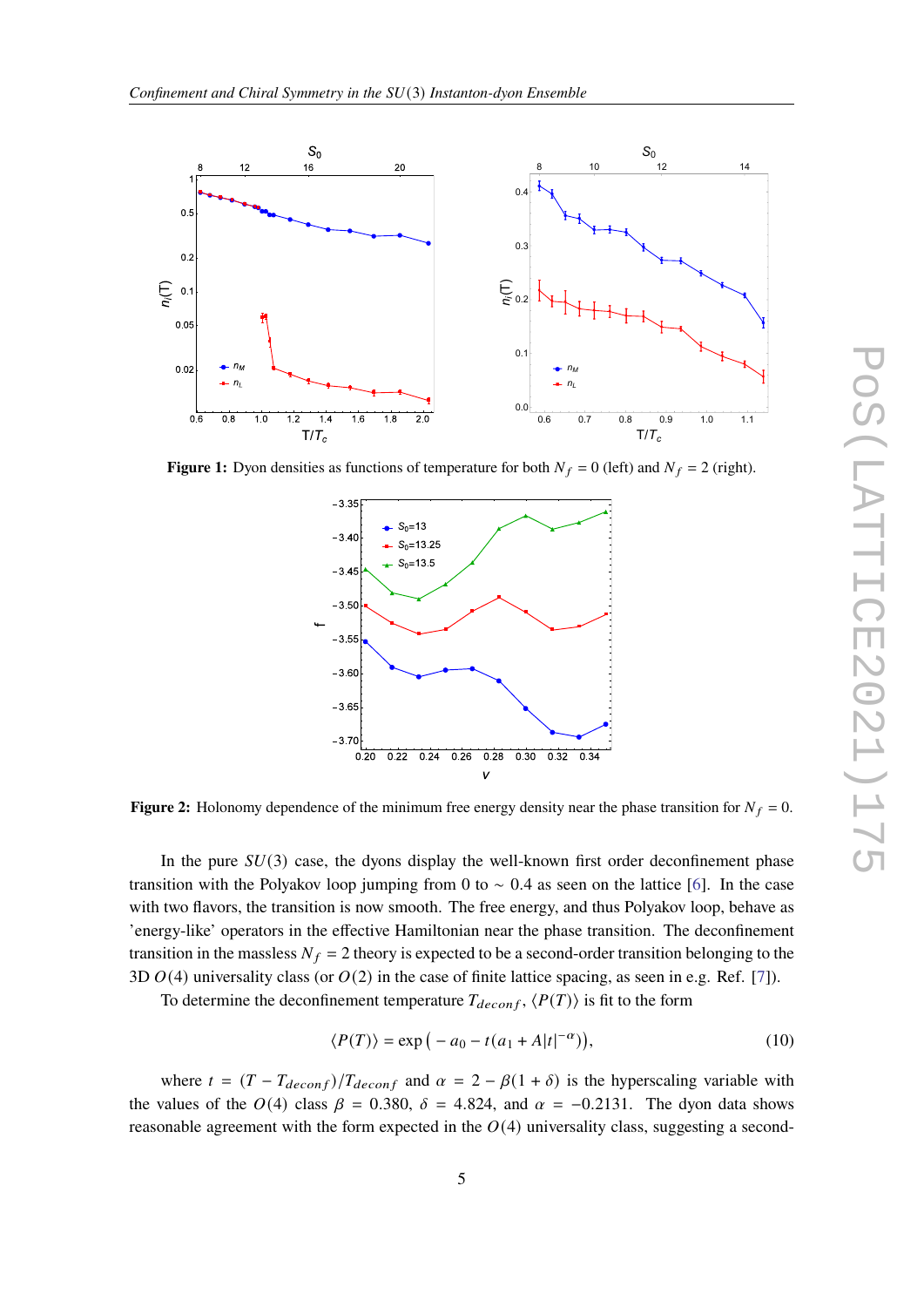order transition. (Note that in the plots  $T_c$  refers to the deconfinement temperature when  $N_f = 0$ and the chiral restoration temperature when  $N_f = 2$ .)



**Figure 3:** Average Polyakov loop as a function of the temperature for  $N_f = 0$  (left) and  $N_f = 2$  (right). Lattice data in the left figure is taken from Ref. [\[6\]](#page-8-5). Solid curve in the right figure is a fit to the form expected in the 3D  $O(4)$  universality class.

## **4. Dirac Eigenvalue Spectrum and Chiral Symmetry for**  $N_f = 2$

#### **4.1 Dirac eigenvalue spectrum**

In the limit of massless quarks, QCD-like theories have a chiral flavor symmetry  $SU(N_f)_L \times$  $SU(N_f)_R$  that is spontaneously broken below some  $T_c$ . The order parameter for this symmetry is the quark condensate  $\langle \bar{q}q \rangle$ , which is nonzero in the broken phase. This condensate is obtained by studying the near-zero-mode zone of the Dirac eigenvalues, which are related to the condensate via the Banks-Casher relation [\[8\]](#page-8-7)

$$
\Sigma = |\langle \bar{q}q \rangle| = \lim_{\lambda \to 0} \lim_{V \to \infty} \pi \rho(\lambda). \tag{11}
$$

Examples of the eigenvalue distributions of both phases are shown in Fig. [4.](#page-6-0) The distributions shown are done at  $N_D \approx 120$ . Both distributions show an absence of eigenvalues nearest to zero; in the broken phase this is a finite-volume effect and in the restored phase this is a physical disappearance of near-zero modes. To see this, one must take the infinite-volume limit by performing multiple simulations with different ensemble volumes.

## **4.2 Infinite-volume extrapolation and results**

Extrapolation to infinite volume is done by running simulations at three different numbers of dyons  $N_D \approx 120$ , 240, 360 for each temperature studied. In order to determine which phase the system is in, two different methods are used to look at two different observables. The first is the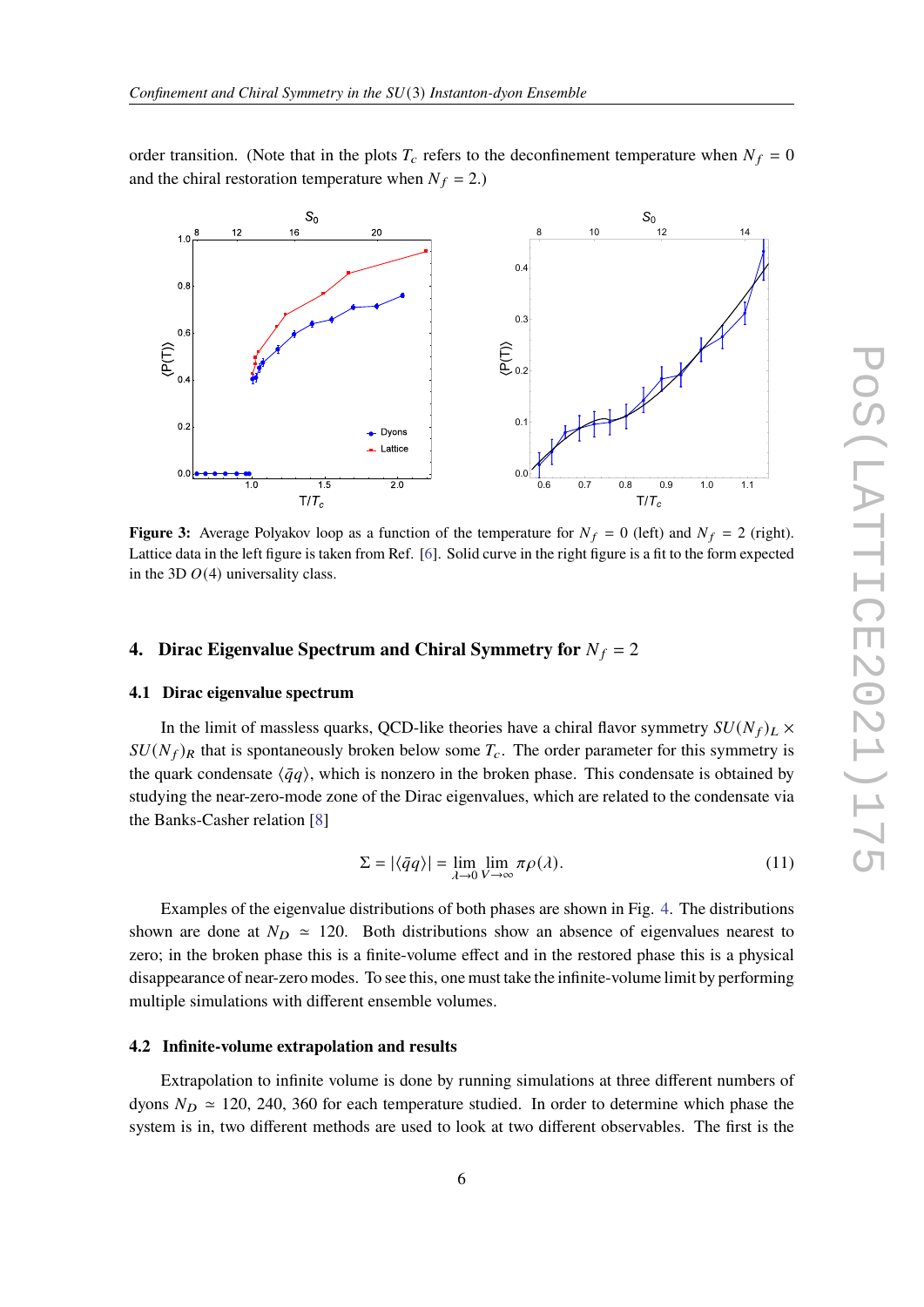<span id="page-6-0"></span>

**Figure 4:** Normalized probability distribution of eigenvalues in the near-zero-mode zone for both the broken and restored phases. Dashed lines show fits to the linear regions of the distributions. Left:  $S_0 = 8$ , the y-intercept of the fit is proportional to the chiral condensate  $\Sigma$ , the solid curve is the fit to the random-matrix theory results [\(12\)](#page-6-1), Right:  $S_0 = 14$ , the x-intercept of the fit is the eigenvalue gap  $\Delta$ . Note that the linear fit to determine the y-intercept on the left plot is not used in the analysis and is merely illustrative.

chiral condensate. For each of the three sizes, the lowest eigenvalues (where the distribution falls quickly near zero) are fit to results from random-matrix theory  $[9]$  (see Fig. [4](#page-6-0) (left))

<span id="page-6-1"></span>
$$
\rho(z) = V\Sigma_2 \left( \frac{z}{2} (J_2^2(z) - J_1(z) J_3(z)) \right),\tag{12}
$$

where  $z = \lambda V \Sigma_1$  and  $J_n$  are the Bessel functions. Each of the sizes gives two fit parameters,  $\Sigma_1$  and  $\Sigma_2$ , the former being volume dependent and the latter being volume independent. An interpolating function is used to relate the parameters from different system sizes to extract the infinite-volume condensate.

In addition to the condensate that disappears above  $T_c$ , the distributions should develop a nonzero eigenvalue gap  $\Delta(T)$ , below which no eigenvalues are seen, above  $T_c$ . At each ensemble size, the approximately-linear region of the distribution is fit to a linear function and the x-intercept is the eigenvalue gap (see Fig. [4](#page-6-0) (right)). The three gaps are then fit a linear function in  $1/V$  and the value at  $1/V = 0$  is the physical gap that remains when finite-volume effects are removed. Results for both of these observables are shown in Fig. [5.](#page-7-0)

The chiral phase transition is sensitive to the light quark masses. Recent lattice studies have found that reducing the up and down quark masses by just a few MeV from their physical values reduces the critical temperature by more than 20 MeV [\[10\]](#page-8-9). Also, the order of the chiral phase transition is sensitive as well. Like the deconfinement transition, it is expected to be second order, belonging to the same  $O(4)$  class. Near  $T_c$ , the condensate is expected to behave as

<span id="page-6-2"></span>
$$
\Sigma(T) = \begin{cases}\nC(T_c - T)^\beta & \text{if } T < T_c \\
0 & \text{if } T \ge T_c\n\end{cases}
$$
\n(13)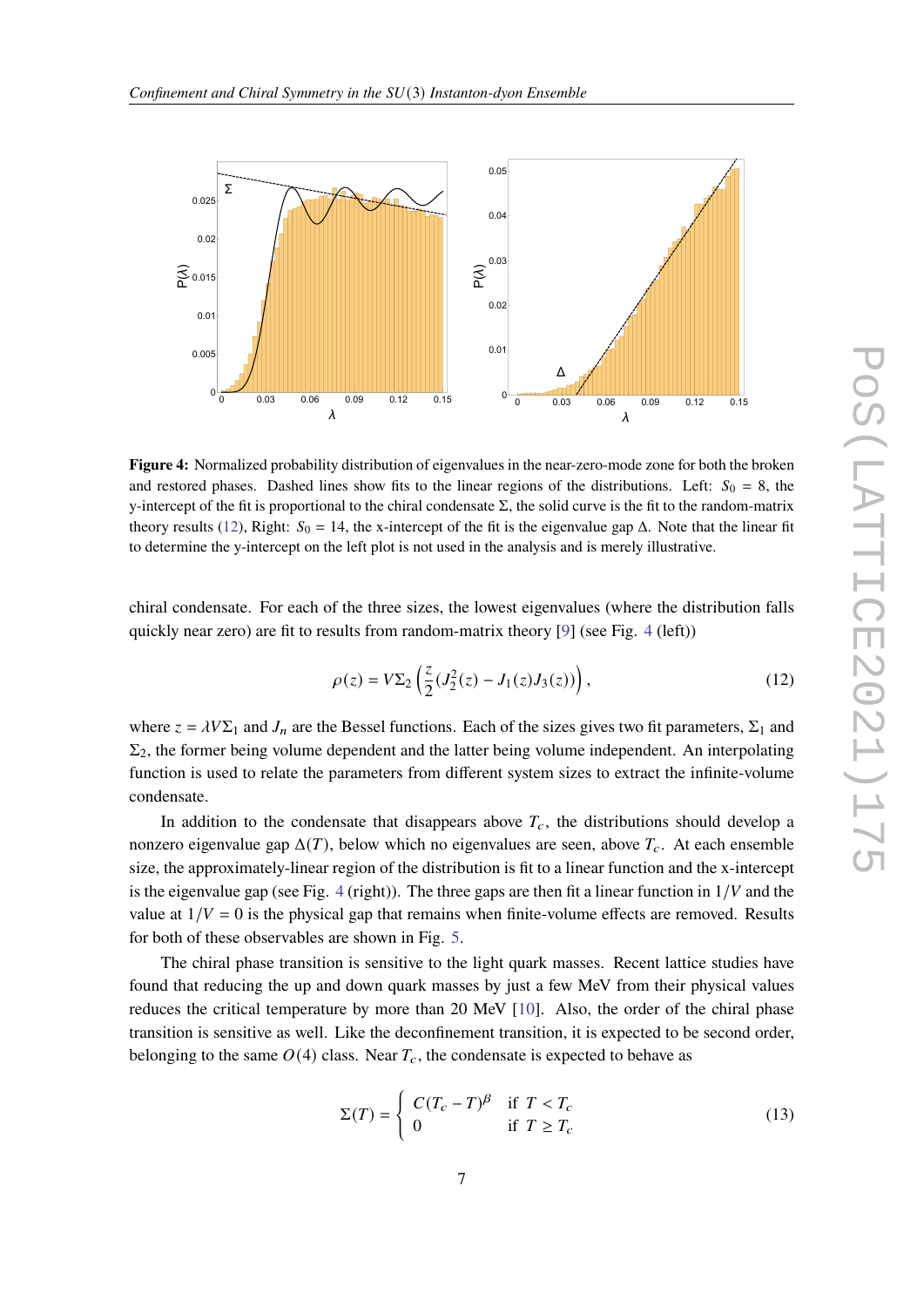<span id="page-7-0"></span>

**Figure 5:** The chiral quark condensate  $\Sigma(T)$  and the eigenvalue gap  $\Delta(T)$  as functions of the temperature. Solid curve is the form of the condensate from the  $O(4)$  universality class [\(13\)](#page-6-2) and is a fit to the four data points just below  $T_c$ . The overall normalization of  $\Sigma(T)$  is arbitrary.

The location of  $T_c$  is determined from a fit to this function to the points just below  $T_c$ . Both the condensate  $\Sigma(T)$  and eigenvalue gap  $\Delta(T)$  change rapidly almost simultaneously, providing a consistent determination of the critical temperature.

## **5. Summary**

Numerical simulations of  $O(100)$  instanton dyons in the  $SU(3)$  gauge group with and without dynamical quarks were performed in order to study the role of the dyons in the deconfinement and chiral symmetry phase transitions. The properties of the dyon ensembles were determined on both sides of the phase transitions.

The results suggest that confinement and chiral symmetry breaking may both be explained by the non-perturbative interactions of a high density ensemble of dyons. As the temperature is decreased, the dyon interactions deform the holonomy potential and drive the system to the confined phase while the collective overlap of dense quark zero modes spontaneously break chiral symmetry. Each of the phase transitions show behavior consistent with what has been observed on the lattice.

## **Acknowledgments**

The work on which this talk was based was done in collaboration with E. Shuryak. This work was supported by the Office of Science, U.S. Department of Energy under Contract No. DE-FG-88ER40388. Computational time on the SeaWulf computing cluster was provided by the Stony Brook Institute for Advanced Computational Science.